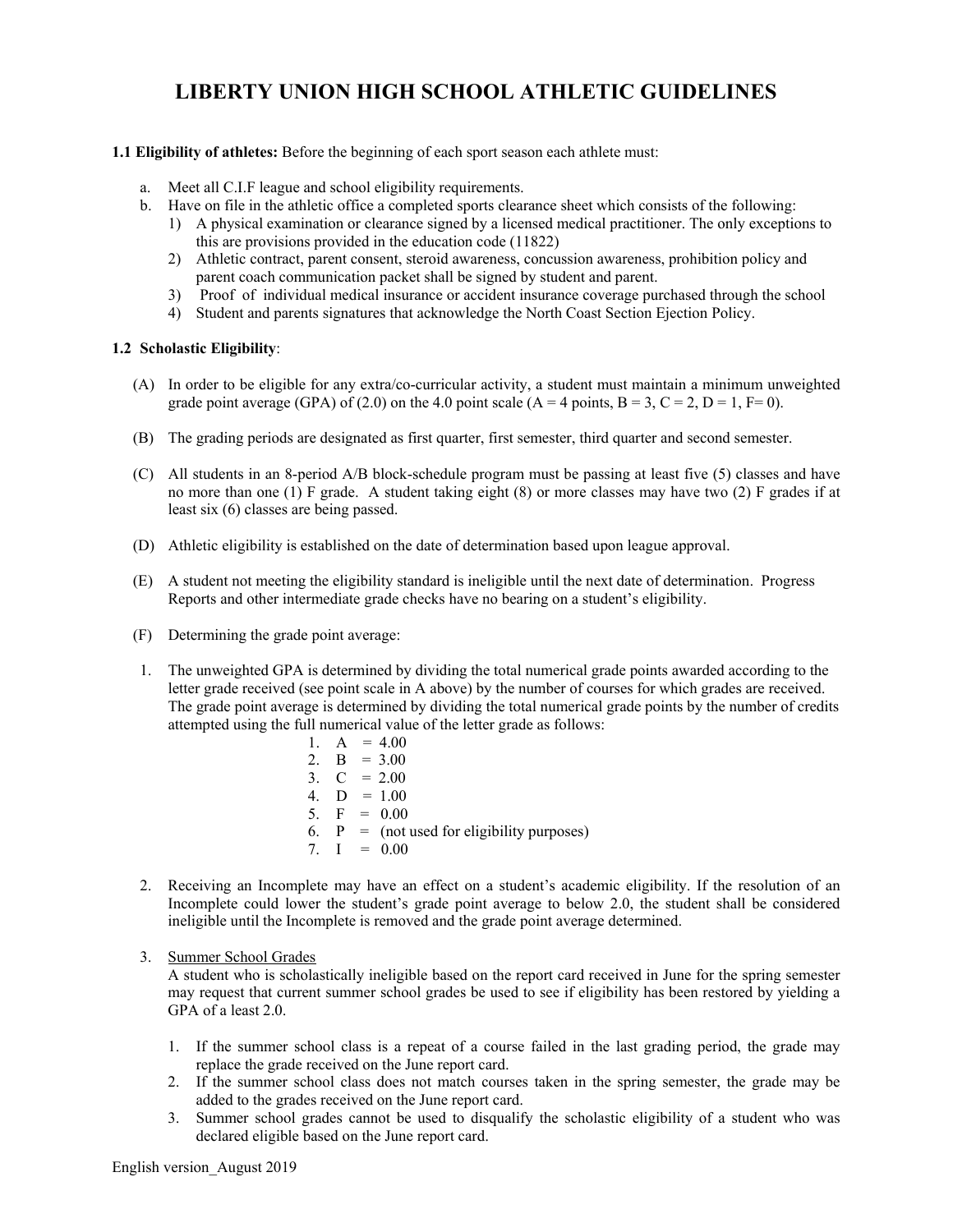# **1.3 Probationary Period**

- (A) Students with a grade point average from 1.75 to 1.99 may be put on academic probation for no more than one quarter in a school year by the site principal. Students must have a 2.0 GPA or better in the grading period preceding the current grading period to be eligible for Academic Probation. The principal, or designee may deny probation for attendance and discipline issues from the previous quarter.
- (B) All incoming freshmen will be placed on academic probation for the first grading period.

 can contest the assignment to academic probation in the first grading period by providing proof of eligible A freshman wishing to apply for academic probation for a grading period later in his/her freshman year, status from their previous school.

- (C) A student on probation must turn in weekly progress reports to the Athletic Director or designee. Failure to show progress in class work will result in revocation of the probationary status and immediate ineligibility.
- (D) A student may not have more than one probationary period in any school year, or be on probation for two (2) consecutive quarters (ie:  $4<sup>th</sup>$  quarter – 1<sup>st</sup> quarter)
- (E) Students granted probationary eligibility must meet the required standards by the next date of determination.

# **1.4 Eligibility for game days**:

- a. Students must attend a minimum of two (2) classes, except with prior administrative approval.
- b. Students may not have any truancies during the day.
- c. Student must dress for physical education.
- d. Students must not be in In-School Detention or on campus suspension.

#### **1.5 Tryouts**

- a. Tryouts determining team rosters may only occur during the official season of sport per NCS guidelines.
- b. Students who participate in overlapping sports will have a minimum of three (3) days to tryout for a team beginning the day after the final competition of the athletes' first sport.

#### **1.6 Students dropping or transferring between sports**:

- might have received. a. Upon dropping a sport, whether voluntary or involuntary, an athlete automatically forfeits any award he/she
- b. He/she will not be allowed to participate in any other sport until the season of that sport which is dropped is completed, except by permission of the Athletic Director or coaches involved.

# **1.7 Students planning to go out for two sports:**

a. A student planning to try out for two  $(2)$  sports during the same season must have approval from both coaches, and the Athletic Director. The Athletic Director will review student tardies, absences, citizenship, etc.

#### **1.8 Statisticians/Managers:**

- a. Each coach may appoint the statisticians and managers necessary to properly conduct the activity. Every section 1.1 set forth in this guideline). statistician and manager is subject to all the academic and school requirements (With the exception of
- b. Statisticians and Managers must turn in an Emergency Medical Authorization to their respective coaches.
- students. The team rosters must be up-to-date or the athlete will certainly be ineligible by not being registered **1.9 Transfers:** It is the responsibility of each coach to inform the Athletic Director regarding team members that have recently transferred from another school, come out after the season is in progress, or any foreign exchange properly in the office.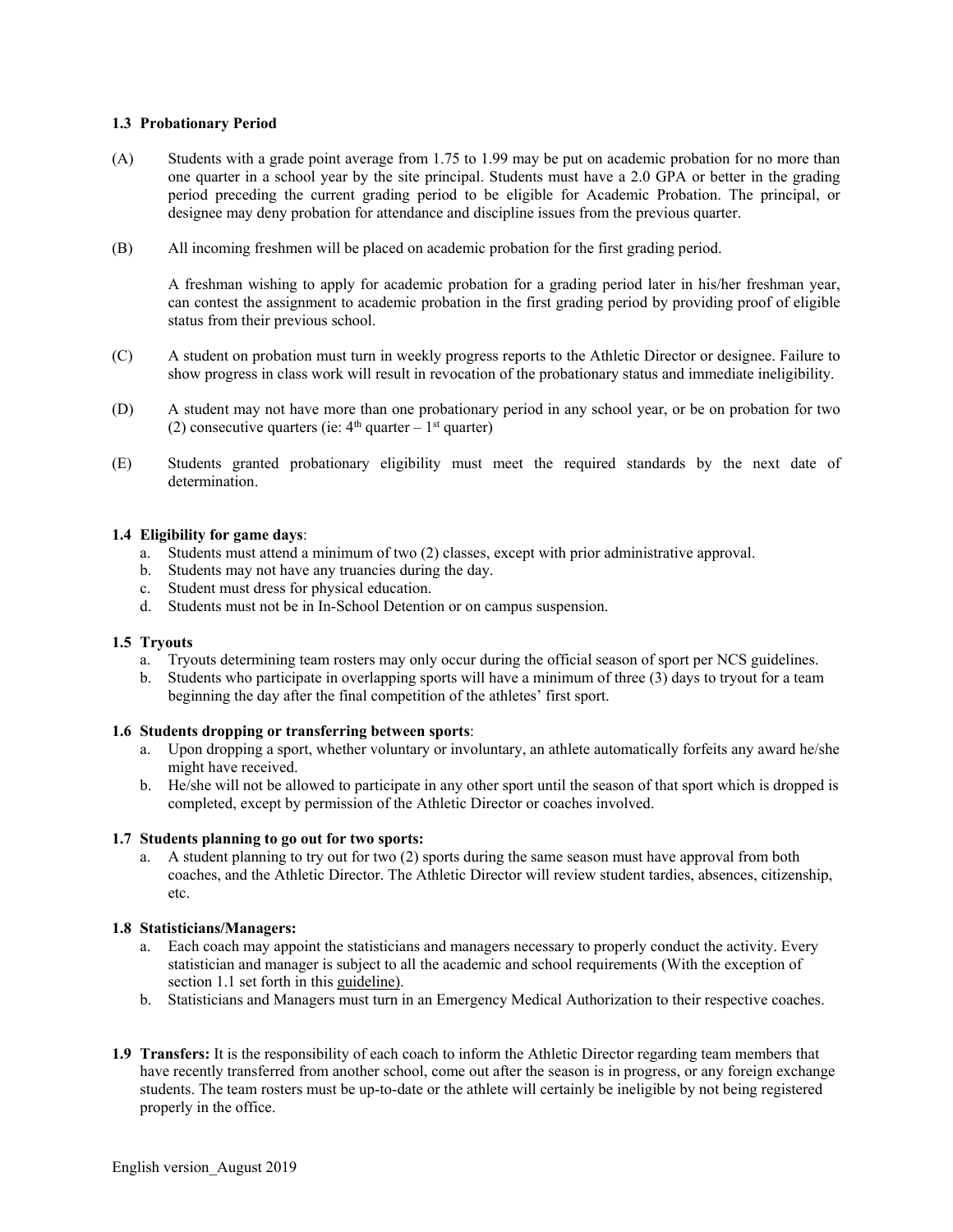- per team rules and what the coach believes to be the best interest of the team. **1.10Transportation:** Coaches have the authority to direct how students are transported to and from athletic events
	- a. Students may not drive themselves to competitions outside of the Liberty Union HSD.
	- b. Students may drive themselves and family members to off campus practices within district boundaries.
	- c. Students, who have arrived on district/team arranged transportation, may, with approval, leave an event or competition with a parent or guardian only.
- **2.0 Conduct of Athletes**: The conduct of an athlete is closely observed in many areas of his/her life, and it is important that his/her behavior be above reproach. An athlete is a leader, therefore he/she has certain divided into five major areas. responsibilities and obligations that must be kept upper most in his/her mind. It is the responsibility of the coach to see that the athlete is educated to these responsibilities and obligations. Their responsibilities are

# **2.1 An athlete:**

- a. Is in complete command of him/herself at all times.
- b. Is respectful to all officials as they are assigned to conduct our contests fairly and to enforce rules and regulations.
- c. Is modest in victory and gracious in defeat.
- d. Controls his/her temper when things fail to go as desired.
- e. Knows that profanity and illegal tactics are signs of poor sportsmanship.
- f. Is aware of his/her responsibilities and does not cut practice.
- g. Shows proper respect to all visiting teams.
- h. Does not use alcohol, nicotine, narcotics or controlled substances.
- i. Does not use performance enhancing supplements or those perceived as such.

# **2.2 On /off campus, an athlete:**

- a. Is ready to accept positive leadership.
- b. Is neat and well groomed.
- c. Conforms to sport-specific grooming guidelines or rules set by individual coaches.
- d. Does not use profanity or vulgarity.
- e. Is proud of his/her school and campus and does all he/she can to promote that feeling with other students.
- f. Works for the improvement of the school.
- g. Knows that hazing of students, fighting, provoking a fight, or any form of rowdy behavior is not in the best interest of the school spirit.
- h. Will not engage in irresponsible social media, including cyberbullying

# **2.3 In the classroom, an athlete:**

- a. Meets the academic and citizenship standards of his/her school.
- b. Shows respect for teachers and fellow students.
- c. Maintains a good attendance record and realizes that athletics is only a part of his/her total education and not the sole purpose of his her/ being in school.
- the school and team. d. Realizes that when he/she cuts classes or practice, he/she is putting him/herself above the welfare of
- e. Notifies teachers when he/she has away trips or will be missing classes.

# **2.4 At athletic events, an athlete:**

- a. Is the direct representative of the community, school, and team. He/she is their ambassador and displays proper conduct at all times.
- b. Dresses appropriately and in good taste when making trips.
- c. Does not place in jeopardy his/her chance, or the chances of the school, for attendance or competition at other schools by misconduct.
- d. Sees his/her teachers and makes up all work missed because of the athletic event.